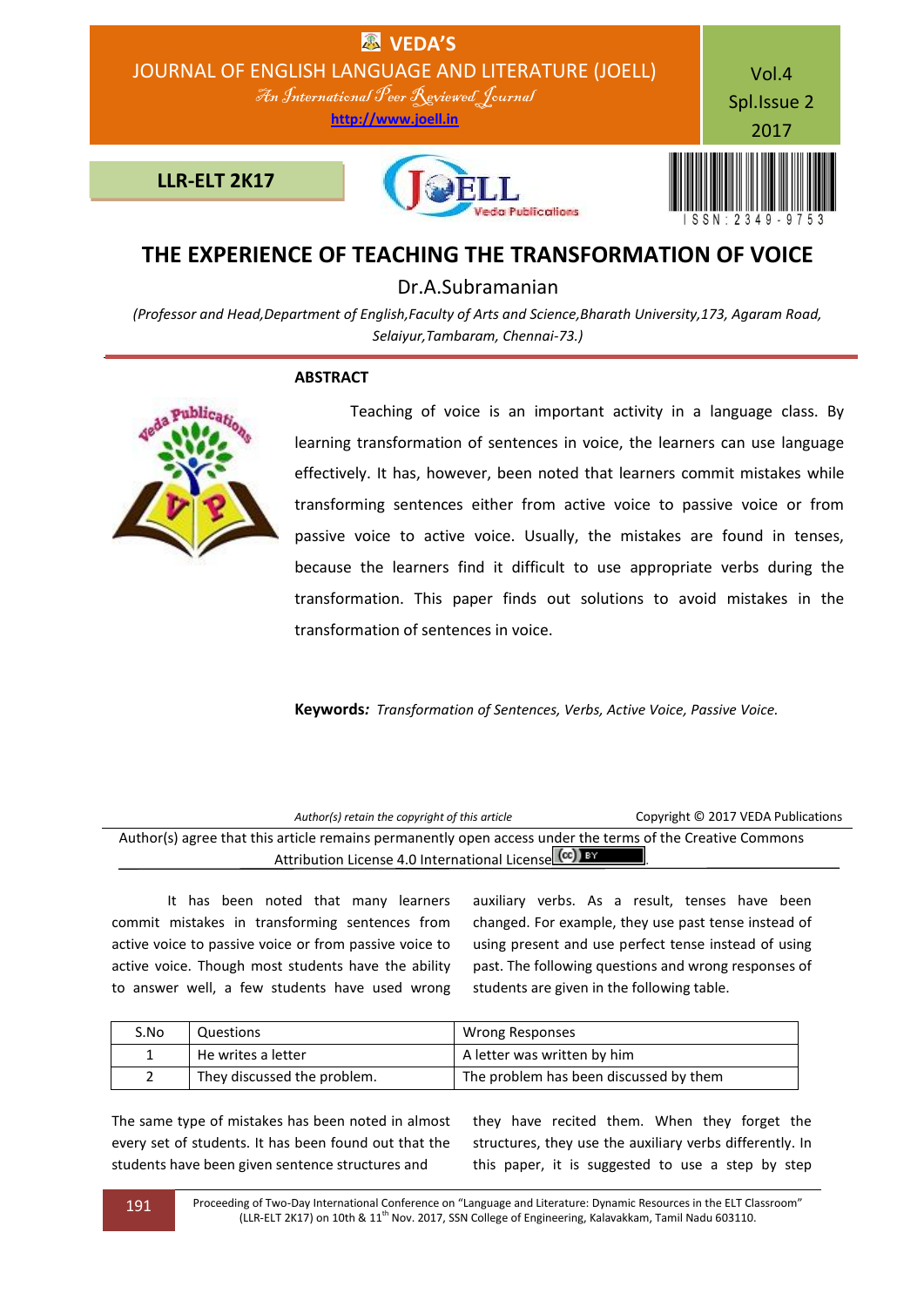Vol.4 Spl.Issue 2 2017

process. It is like mathematics. The process can be introduced to the learners to avoid mistakes. The learners are instructed to follow the rules during the transformation of sentences.

## **THE STEPS INVOLVED IN THE TRANSFORMATION OF VOICE FROM ACTIVE TO PASSIVE**

The subject should be changed to object and object should be changed to subject. The new object should be preceded by the word 'by'. After instructing such rules for transformation, learners are instructed to write the past participle of whatever may be the main verb in the active voice. Then, an

appropriate form of the 'be' verb will have to be used in front of the past participle and the form of the 'be' verb should be equivalent to the main verb i.e., if the main verb is present, a present form of 'be' should be used. In simple future, the word 'be' should be used as there is no possibility of using an equivalent present form of 'be' after will/shall. That is, 'is' or 'are' cannot be used after will or shall.

Using the step by step method is like solving a mathematical problem. The **formula** for transformation of sentences from active to passive voice is given below:

| Present Verb                                  | Past Verb | Past       | <b>Present Participle</b> |
|-----------------------------------------------|-----------|------------|---------------------------|
|                                               |           |            |                           |
|                                               |           | Participle |                           |
|                                               |           |            |                           |
|                                               |           |            |                           |
| am                                            |           |            |                           |
|                                               | was       | been       | <b>Being</b>              |
| is                                            |           |            |                           |
| are                                           | were      |            |                           |
|                                               |           |            |                           |
| be                                            |           |            |                           |
| (to be used as an equivalent be form verb for |           |            |                           |
|                                               |           |            |                           |
| the present verb found after will/shall)      |           |            |                           |
|                                               |           |            |                           |
|                                               |           |            |                           |
|                                               |           |            |                           |
|                                               |           |            |                           |
|                                               |           |            | $\cdots$                  |

Consider the following sentence. Harsha sings a song.

The first step is to exchange the subject and object. **A song** sings **Harsha**. The new object is preceded by the word 'by'. **A song** sings **by Harsha.**  Then, whatever may be the main verb (here, it is **'sings'**)**,** it should be converted into past participle**. A song sung by Harsha.** The past participle is received from the present verb **'sings'**. As we have taken it from a present verb, an equivalent form of the 'be' verb should be used in front of the past participle. The present tense forms of 'be' are 'am', 'is' and 'are'. An appropriate form of 'be' should be used in front of the past participle and the verb should agree with the new subject. So the final answer is **A song is sung by Harsha.** Any sentence can be converted into passive voice by using this step by step method.

By using the step by step process, explanation can be given why four tense-aspect combinations do not have passive voice. The following examples can be considered for the same.

They will be **discussing** the problem (future continuous).

The verb can be converted into '**being discussed**' The final answer will be 'the problem will **be being** discussed'.

Because of the repetition of forms of 'be' ('be', 'being'), this sentence structure is not in use. Though two different forms of 'be' are acceptable (the problem **is being** discussed by them), the same form of 'be' cannot be used (the problem will **be being** discussed). This is also applicable to present perfect continuous, past perfect continuous and future perfect continuous sentences.

When transforming a sentence from passive voice to active voice, the past participle and nearby 'be' form are to be compressed to form a single verb. For example, '**being**' and '**written**' will be compressed as '**writing**'. The word 'by' should be removed and all the steps involved in transforming sentences from active voice to passive voice are reversed.

 **FORMULA**